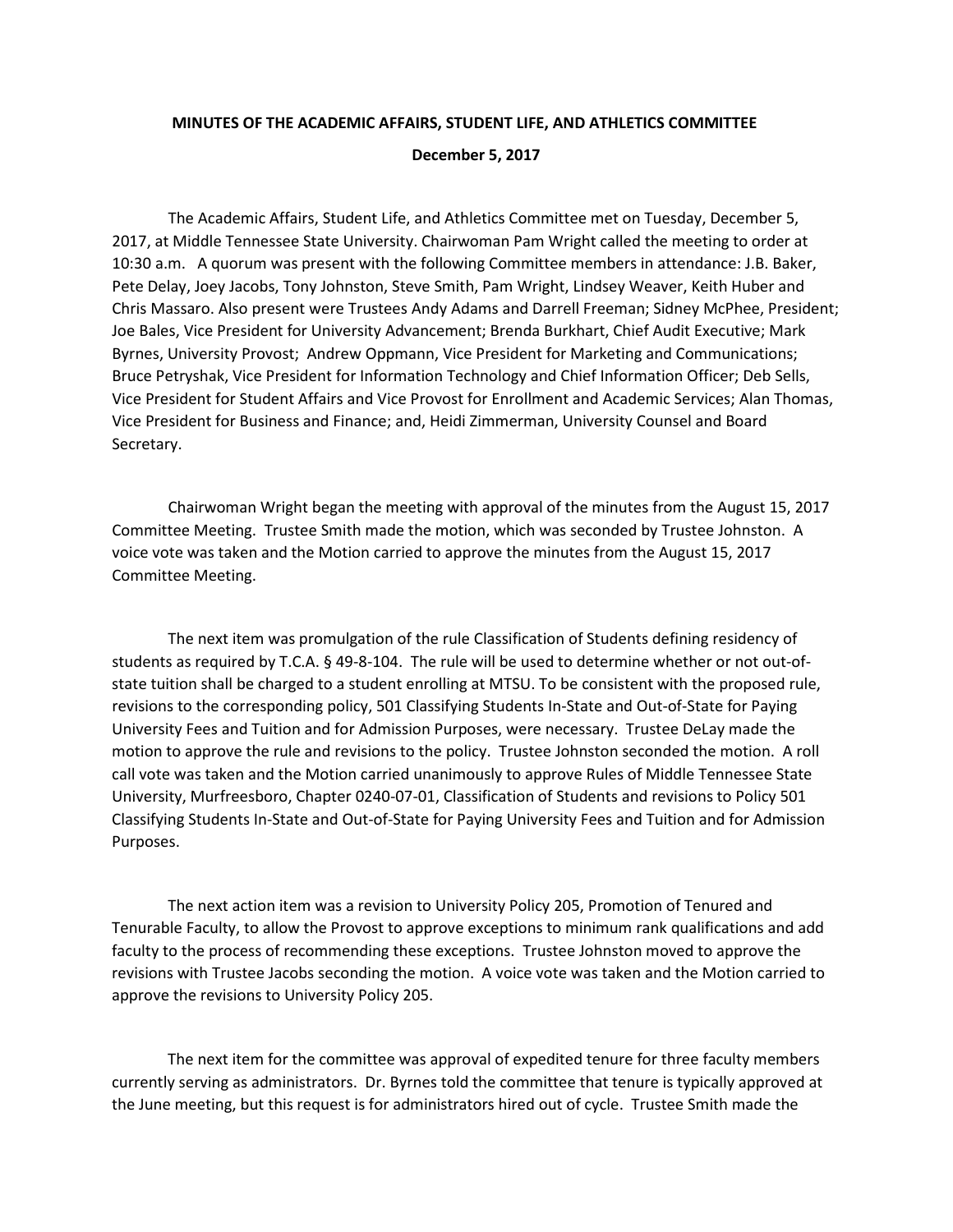motion to approve expedited tenure for Kimberly Douglass, David Schmidt, and Cheryl Torsney. Trustee Baker seconded the motion. A voice vote was taken and the Motion carried to approve expedited tenure for Kimberly Douglass, David Schmidt, and Cheryl Torsney.

Approval of a new academic program, B.B.A. in Risk Management and Insurance, was the next action item. Trustee Wright moved for approval of the program and Trustee Smith seconded the motion. A voice vote was taken and the Motion carried to approve elevation of the existing concentration in Insurance within the B.B.A. in Finance to a Free-Standing B.B.A. degree in Risk Management and Insurance to be effective Fall 2018.

Next, Dr. Byrnes notified the committee of academic actions since this committee last met. The list included department name changes effective July 1, 2018, and academic program changes including name changes, program terminations, new concentrations, new minors and one consolidation.

Dr. Byrnes also notified the committee of new academic programs under consideration. Pending the results of feasibility studies, the University may submit Letters of Notification to THEC.

At a previous meeting the Committee asked for information about requesting disclosure of previous criminal convictions as a part of the admissions process. Dr. Sells reviewed current data on correlations to campus safety, impact on application rates, and impact on low income and minority students. There was a discussion on risk management and liability, as well as on our national ranking for safety. (MTSU is the only Tennessee campus included in a national ranking of safest campuses.) It was agreed that there was no value in adding this inquiry to the admissions process.

Next, Dr. Sells provided the committee with the Fall 2017 census data.

Dr. Joey Gray, 2017-18 Faculty Senate President, presented an overview of the Senate's most recent activities, the unique role of the faculty, and two resolutions from the Senate.

Athletic Director Chris Massaro presented findings and recommendations from architects, Heery and Associates, for athletics facilities. The proposal was for a 5 stage project at an estimated cost of between \$80 – 100 million. The project would become part of the campus Master Plan and will be placed on an upcoming agenda of the Finance and Personnel Committee.

The last item of business was approval of a new Board of Trustees policy that applies to travel by the Board of Trustees in the performance of their official duties. Trustee Smith made the motion to approve the policy. Trustee DeLay seconded the motion. A voice vote was taken and the Motion carried to approve the policy, Board of Trustees Travel, with amended language to section D: